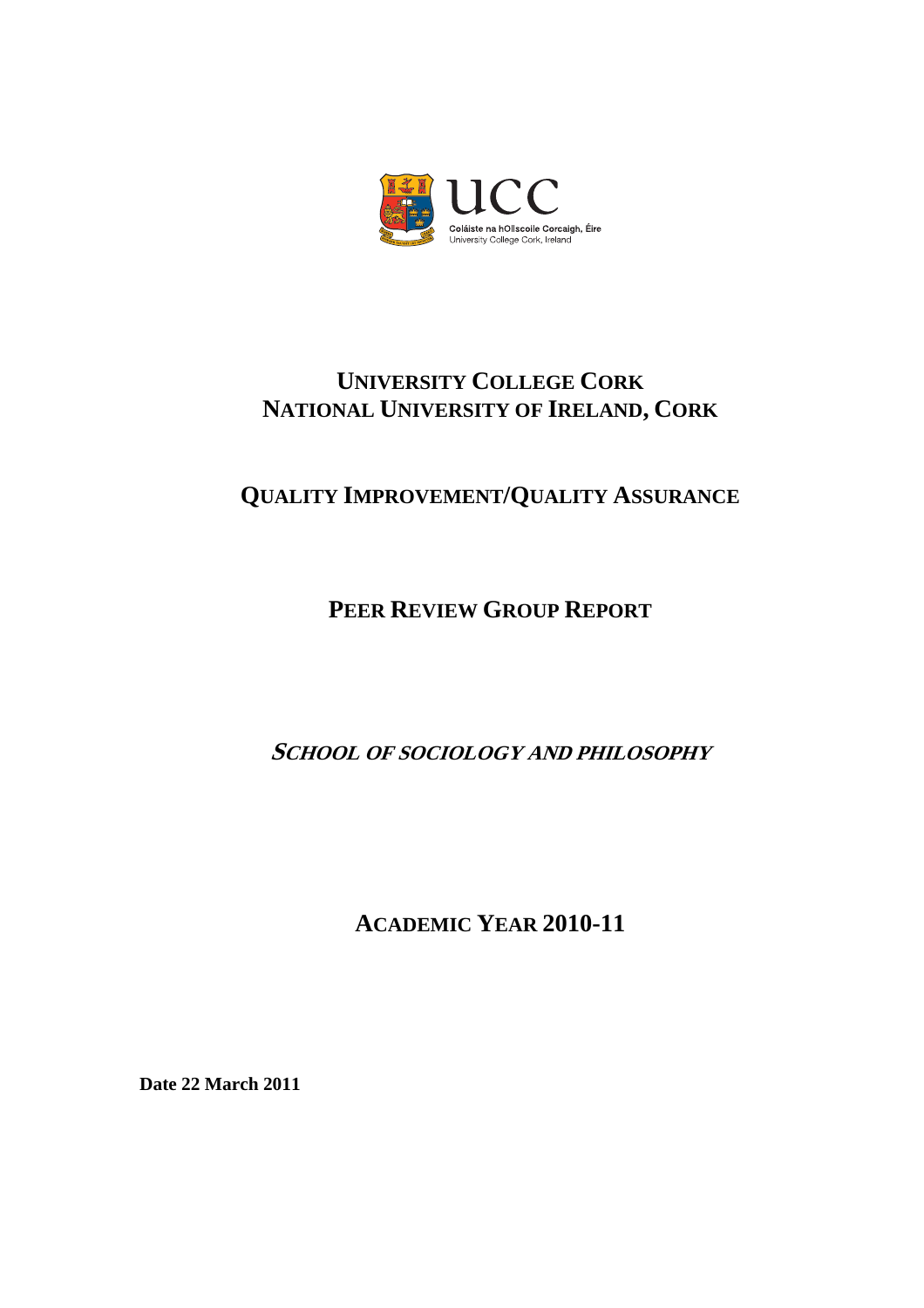#### **PEER REVIEW GROUP MEMBERS**

| <b>Name</b>                         | <b>Position/Discipline</b>                   | <b>Institution</b>            |
|-------------------------------------|----------------------------------------------|-------------------------------|
| <b>Prof Maeve Cooke</b><br>(CHAIR)  | School of Philosophy                         | University College Dublin     |
| <b>Prof Robert Devoy</b>            | School of Geography $\&$<br>Archaeology      | University College Cork       |
| Prof Stephen Mennell                | School of Sociology                          | University College Dublin     |
| Prof Véronique Munoz-<br>Dardé      | Department of Philosophy                     | University College London, UK |
| Dr. Jenny Owen                      | Director of Learning $\&$<br>Teaching        | University of Sheffield, UK   |
| Dr. Seamus O'Reilly<br>(Rapporteur) | Department of Food Business<br>& Development | University College Cork       |

#### **TIMETABLE OF THE SITE VISIT**

The timetable (presented in Appendix A) provided the Peer Review Group (PRG) with a good opportunity to review the School, although the scheduling was tight and at some stages involved parallel sessions, so that not all the team could take part in every meeting.

In the schedule, significant time was given to meetings of the PRG with key staff from the College, the Library and the University central administration. The PRG was impressed by the awareness of these staff of the difficulties and day-to-day problems experienced at the School and Discipline/Departmental levels. Further, the PRG took the opportunity to bring to their attention key operational concerns expressed by the staff in the School – concerns including questions of staffing and future employment needs, wider resourcing, postgraduate fee structuring, staff leave and travel opportunities as part of research needs, and staff incentivisation. These matters were recognised and considered seriously by the University officers.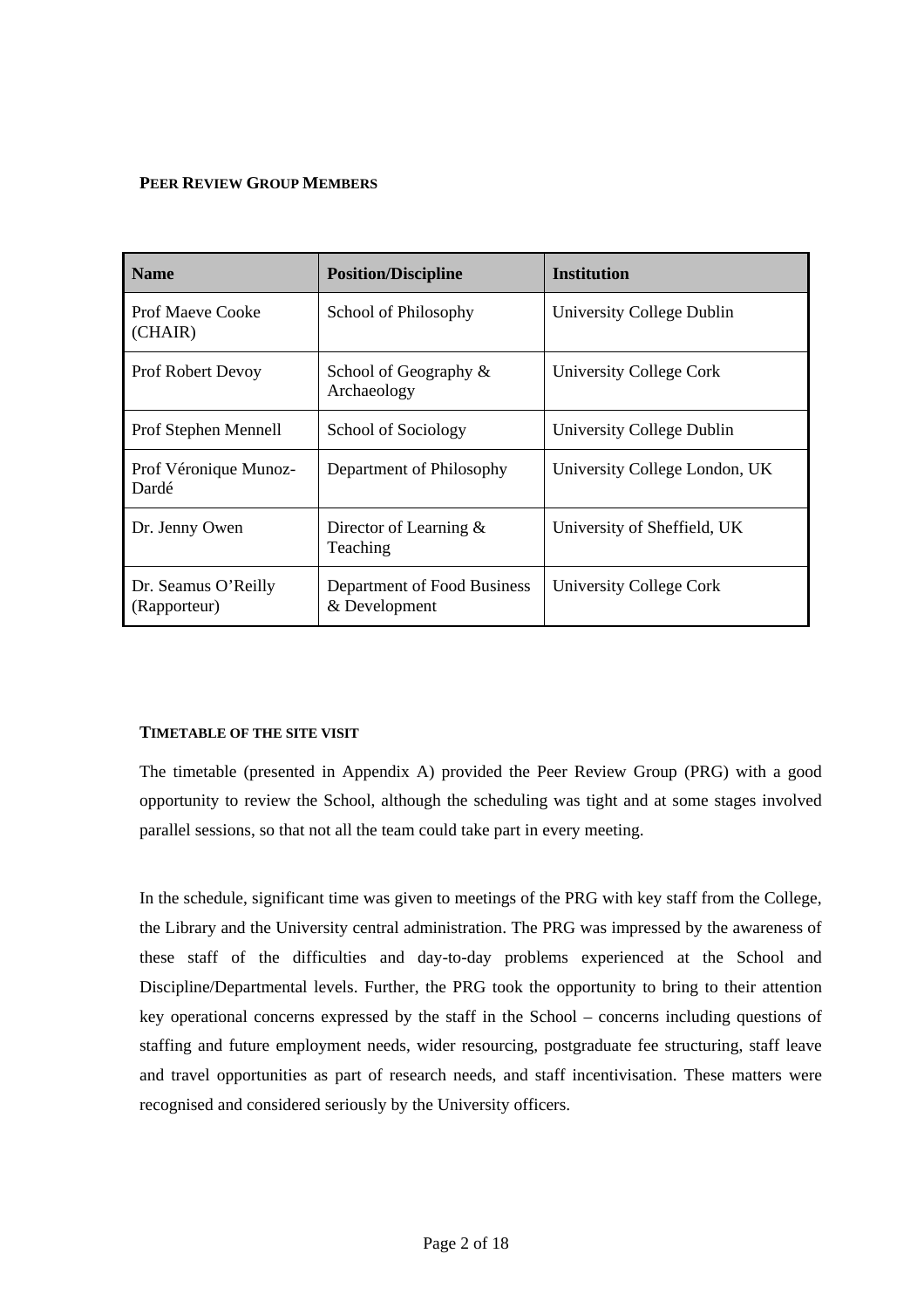#### **PEER REVIEW**

#### **Methodolog**y

Professor Maeve Cooke was appointed as Chair and Dr. Seamus O'Reilly agreed to act as Rapporteur. The members of the PRG divided for some elements of the site visit, as indicated in the timetable (Appendix A). Findings from the various meetings were exchanged during discussion sessions.

#### **Site Visit**

The site visit was well organised and informative. The PRG met students, staff, stakeholders and University officers during the course of their site visit, as outlined in Appendix A.

#### **Peer Review Group Report**

The Rapporteur drafted an outline report that incorporated the PRG deliberations during the site visit and circulated this to all members. Members contributed to this draft in an iterative fashion and a final draft was circulated to all. All members of the PRG agreed with the findings contained in the report and the final recommendations.

#### **OVERALL ANALYSIS**

 $\overline{a}$ 

#### **Self-Assessment Report and engagement of staff**

Given the recent establishment of the School, the PRG recognises that much of the activity since the previous quality reviews took place at a Department/Discipline<sup>1</sup> level. Thus the two separate volumes of the Self-Assessment Report (SAR) were useful. The PRG found the initial overarching School section of volume 1 valuable. Furthermore, the analysis and reflection evident here provided a good starting point for consideration of the overall School strategy. It is recommended that the School begin work on a strategy at School level. The SWOT analysis that had been prepared identified the various internal and external factors that will inform the strategy. The PRG considers the units used for benchmarking to be appropriate and that both disciplines are outward looking and have strong and increasing engagement with international counterparts. The PRG notes that the Sociology SAR included feedback from postgraduate research students, but not from taught postgraduate and undergraduate students. Therefore it is recommended that the discipline carry out a full survey of both these groups of students, and arrange for appropriate staff meetings to discuss the findings. The PRG recognises though that there has been a tradition of regular student feedback in this discipline.

<sup>&</sup>lt;sup>1</sup> We note that the terms 'Department' and 'Discipline' have common currency and are often used interchangeably. We use the term discipline in the report for reasons of consistency only.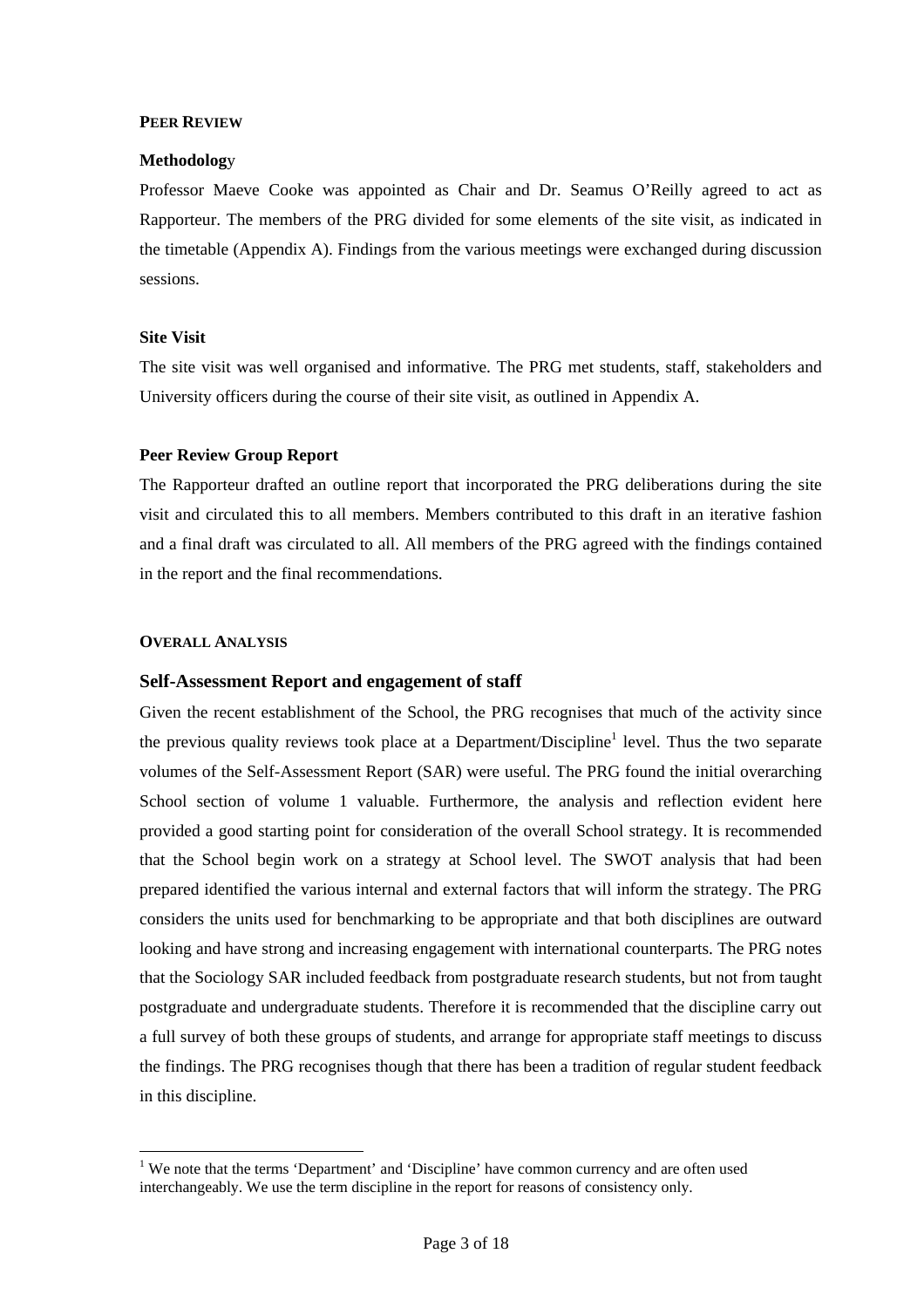Notwithstanding various pressures around the time of this review the PRG found the staff in the School committed to their work and participative during the site visit. In addition, senior University officers who met the PRG were well informed as to School activities and also provided context and information useful for the review.

#### **FINDINGS OF THE PEER REVIEW GROUP**

#### **The School of Sociology and Philosophy**

 $\overline{a}$ 

The School consists of 21 academic staff, a part-time librarian and 3 administrative staff, and is located in the College of Arts, Celtic Studies and Social Sciences. The School offers a range of undergraduate and postgraduate programmes, and its staff are actively engaged in research and scholarly activity across the Sociology and Philosophy disciplines. Specific observations and recommendations on research and scholarly activity, teaching and learning, and management and planning are presented in the following sections of the report.

The School of Sociology and Philosophy was established in September 2009 and has made good progress in establishing joint activities, such as the new interdisciplinary MA, and has set up open platforms (such as Summer Schools) to encourage interaction and sharing of various perspectives and experiences. The disciplines of Sociology and Philosophy have made a substantial contribution to University College Cork down the years. The PRG was struck by the openness of this academic community to engage with others, and by the historic contribution of these disciplines to a range of teaching programmes and activities across the University. The current environment highlights the essential role that such fundamental disciplines play in University education, research and broader social well-being. Scholars and researchers in these fields are well placed to collaborate in addressing the global and more local questions and challenges that arise in contemporary society on both a theoretical and an empirical level, in domains that include ethics, justice, environmental change, cognition, communications and globalisation.<sup>2</sup> Thus the PRG urges the University to recognise the contribution of these fundamental disciplines and encourage the School to create frameworks that support such a role and enable engagement to continue in both disciplinary and interdisciplinary activity across the University.

 $2^2$  Several courses in Sociology and Philosophy address such areas, for example: SC6623 Globalisation and Culture; SC6624 Civilisation and Globalisation; SC3029 Sociology of the Environment; PH3022 Environmental Philosophies; PH3107 Environmental Ethics and Political Theory; PH6006 Negative Ethics – East and West; PH6018 East West Comparative Negative Ethics; PH6100 Ethics and Health Care; PH2018 Violence and War – A Philosophical Introduction; PH5104 International Justice and Territory; PH6022 Philosophies of Nature East and West; PH6029 Global Justice and Political Philosophy; and PH6030 Human Rights and Political Philosophy.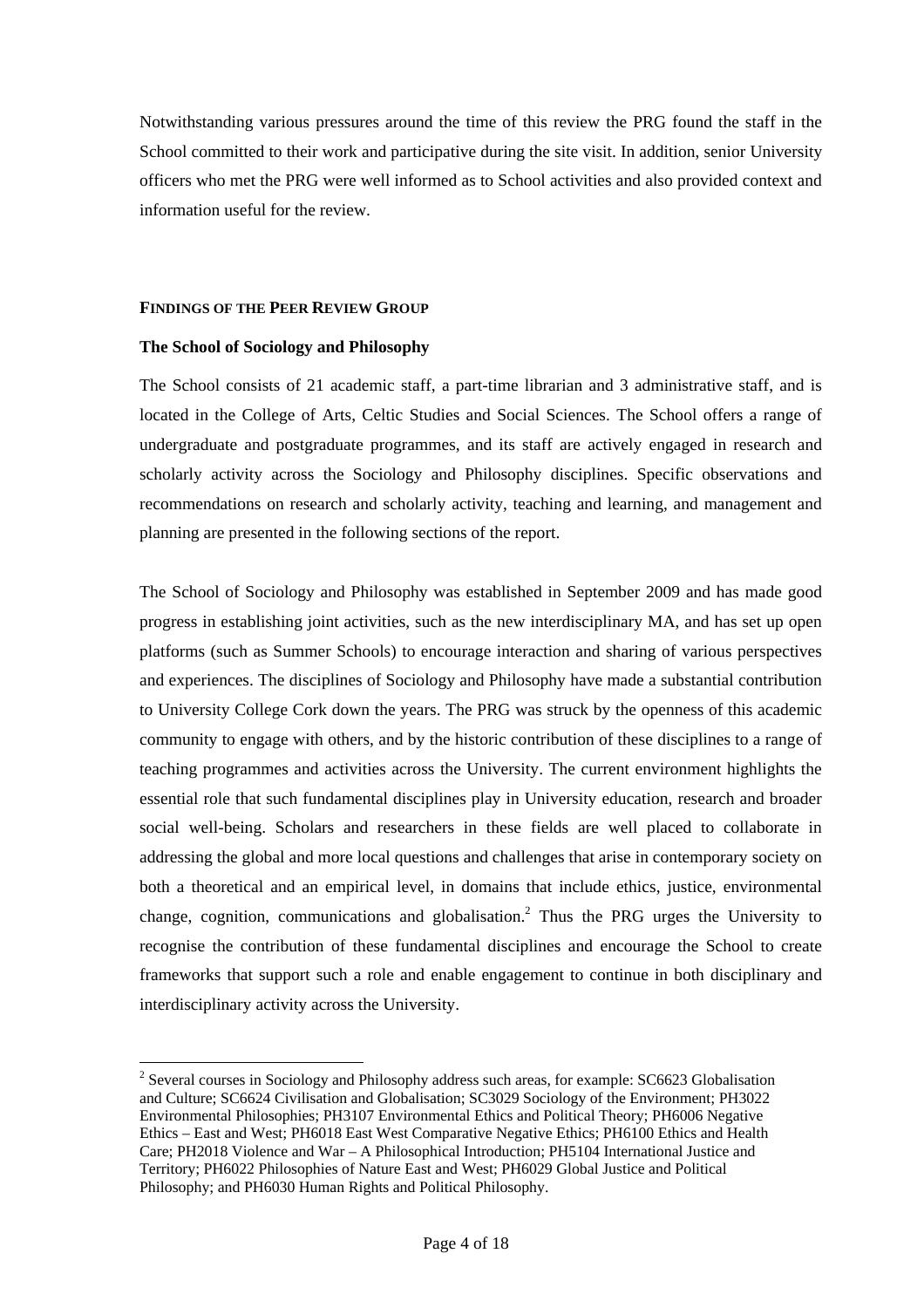The PRG was very impressed by the progress made in the development of the School since its recent establishment. This is evident in some very positive initiatives, and in the general spirit of co-operation which feeds directly into practical areas of teaching and research. Theory and Philosophy Summer Schools, 'philosophy week' and 'Public Academy' are examples of a very active, open and energetic academic community. The PRG formed the impression that staff in the two disciplines are committed to collaboration within the School, and that this offers many opportunities to develop both discipline-centred and interdisciplinary activity.

The PRG notes the progress already made, and the efforts continuing, towards the creation of an integrated School. In this context, the PRG cautions against further amalgamation with other disciplines in the short-term. The PRG's view is that this academic community would benefit from a period of consolidation and stability before any possible further reorganisation or expansion is considered.

#### **Research & Scholarly Activity**

The PRG was very impressed by the commitment to and the standard of research within the School. Academic staff in Sociology have established a strong track record both nationally and internationally, as reflected in their recent RQR and in the SAR. A strong commitment to research in the discipline of Philosophy is also evident from the SAR, which detailed excellent progress in recent years. The impetus from relatively recent appointments, together with the collegial interaction and advancement of all staff in this discipline, is evident. The PRG notes the impact of the current economic crisis, particularly the freeze on promotions. Despite this, staff in both disciplines have continued to take on significant research commitments. In order to maintain staff morale and motivation in difficult circumstances, it is important for academic leaders at School, College and University levels to provide explicit affirmation of these continuing academic achievements.

The PRG welcomes the progress made in forging research networks and collaborations, since these offer potential for considerable future development and further success in attracting research funding. Research initiatives of international standing are being pursued in both disciplines, and the PRG welcomes the breadth and diversity demonstrated in the SAR reports and in discussions with staff. For example, the study of East Asian and comparative philosophy is a growing area in Philosophy, which clearly has the potential to attract research students as well as joint funding applications. Sociology in UCC is known both for its strong theoretical grounding and for a track record in sociological research on Irish society. It is the PRG's view that this diversity should be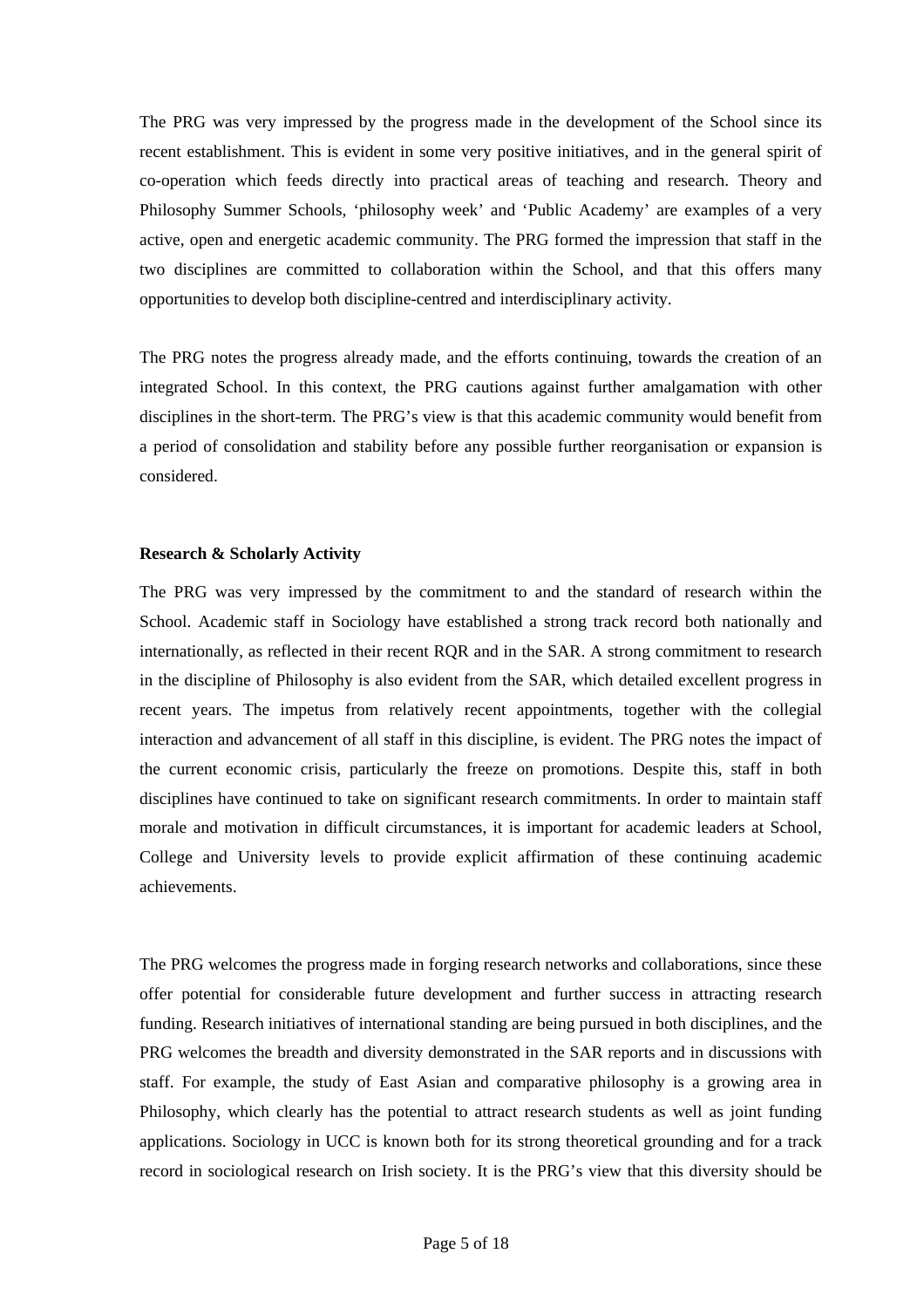nurtured; it offers an excellent basis for continuing collaborations and for comparative work at national and international levels.

The PRG was particularly impressed with the evidence of research-led teaching – for example, the development of postgraduate programmes at Masters and PhD levels. Such research-led teaching is commended and is consistent with University strategy. Furthermore, the development of interdisciplinary postgraduate programmes capitalises on the synergies between the two disciplines, in particular between those academic staff in Philosophy and in Sociology who share common interests in areas ranging from research methods to specialist topics such as the study of violence. The emergence of a strong interdisciplinary dialogue was evident to the PRG and is very much welcomed, as it offers definite long-term advantages to the School. The PRG also recognises the value of the many diverse areas pursued by academic staff in both Sociology and Philosophy, and in co-operation with other cognate disciplines; the PRG urges the Head of School and the Heads of Disciplines to provide the space and encouragement for academics to pursue this wide range of interests.

In sum, the School offers the opportunity for valuable interdisciplinary synergies, whilst also promoting outstanding work in each discipline. Three strands of activity are evident: Philosophy, Sociology, and joint Philosophy and Sociology. In developing each of these strands, the School has the potential to contribute to core areas in each discipline and carve out distinctive areas internationally. Overall, there is a vibrant research culture within the School.

It is recommended:

- 1. that senior staff in the School provide academic leadership at School and Discipline levels, to ensure academic space, recognition and encouragement both for research within the separate disciplines and for interdisciplinary research;
- 2. that support be provided at College and University levels for preparation of research grant applications and their implementation. In particular, there is a need for increased access to experts who can advise on National and EU funding programmes, such as Marie Curie, EU FP and other international funding;
- 3. that support be provided at College level for internationally distinctive areas to which the School is strategically committed, for example East Asian/comparative philosophy;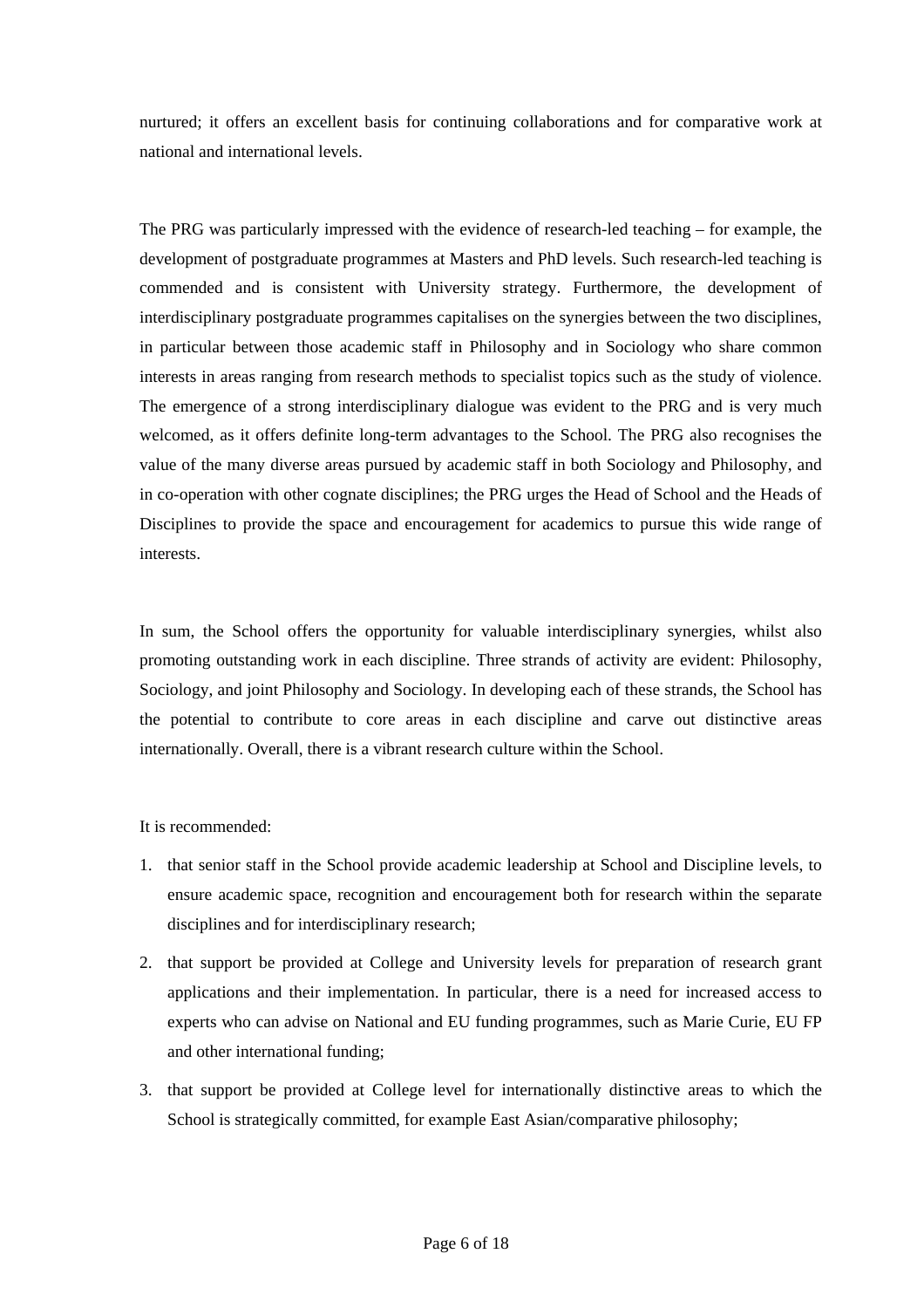- 4. that scholarly achievement is affirmed by School, College and University as appropriate. In the absence of normal promotion rounds in the current extraordinary economic conditions, other forms of practical support should be provided. These could include periods of funded research leave, provision of travel funds, formally-agreed protection of quality time for research, and prizes for exceptional achievements. In addition, mentoring and the sharing of experiences should be encouraged;
- 5. that the School continue to work in collaboration with the existing College and University support structures for marketing PhD and other programmes (for example, summer schools) internationally, and to review the effectiveness of recent and current collaborations in this area.

#### **Teaching and Learning**

Overall, the teaching programmes offered by the School are of a good standard, as confirmed in the reports of external examiners, and in the PRG's meetings with students and other stakeholders. The PRG is impressed with the range of undergraduate and postgraduate programmes offered. Cognisant of the impact of the pending retirement of a number of academic staff in Sociology, the PRG encourages the School to: (i) consider the range of key/critical modules required to support the main undergraduate and postgraduate programmes, (ii) review the range of modules offered (especially electives in second and third years) on the basis of student numbers and (iii) explore opportunities to offer joint modules across both disciplines in relevant areas (for example, research methods).

The School provides a robust undergraduate programme that is well received by students and stakeholders. In discussion with students, it was clear to the PRG that recently poor communications within the Sociology discipline have had a negative impact on students in two important areas. First, there have been fluctuations in the recent provision of tutorials. While it acknowledges that this is partly due to reduced resources, the PRG emphasises the importance of tutorial support for undergraduates at all levels, especially in light of the abstract nature of the theoretical subject matter of a number of modules across the programme. This point was emphasised very clearly by undergraduate students. The PRG supports the School's recommendation that further consideration should be given to the role of postgraduate students in tutoring modules, particularly in view of the greatly increased number of PhD students, many of whom are in need of additional financial support. Second, it was also clear that the timescales for the return of feedback on assessed coursework to students are variable, and sometimes longer than the 3 to 4 week norm that usually prevails in HEIs. The PRG recommends that programme leaders review their internal systems in this regard, with a view to re-establishing appropriate timescales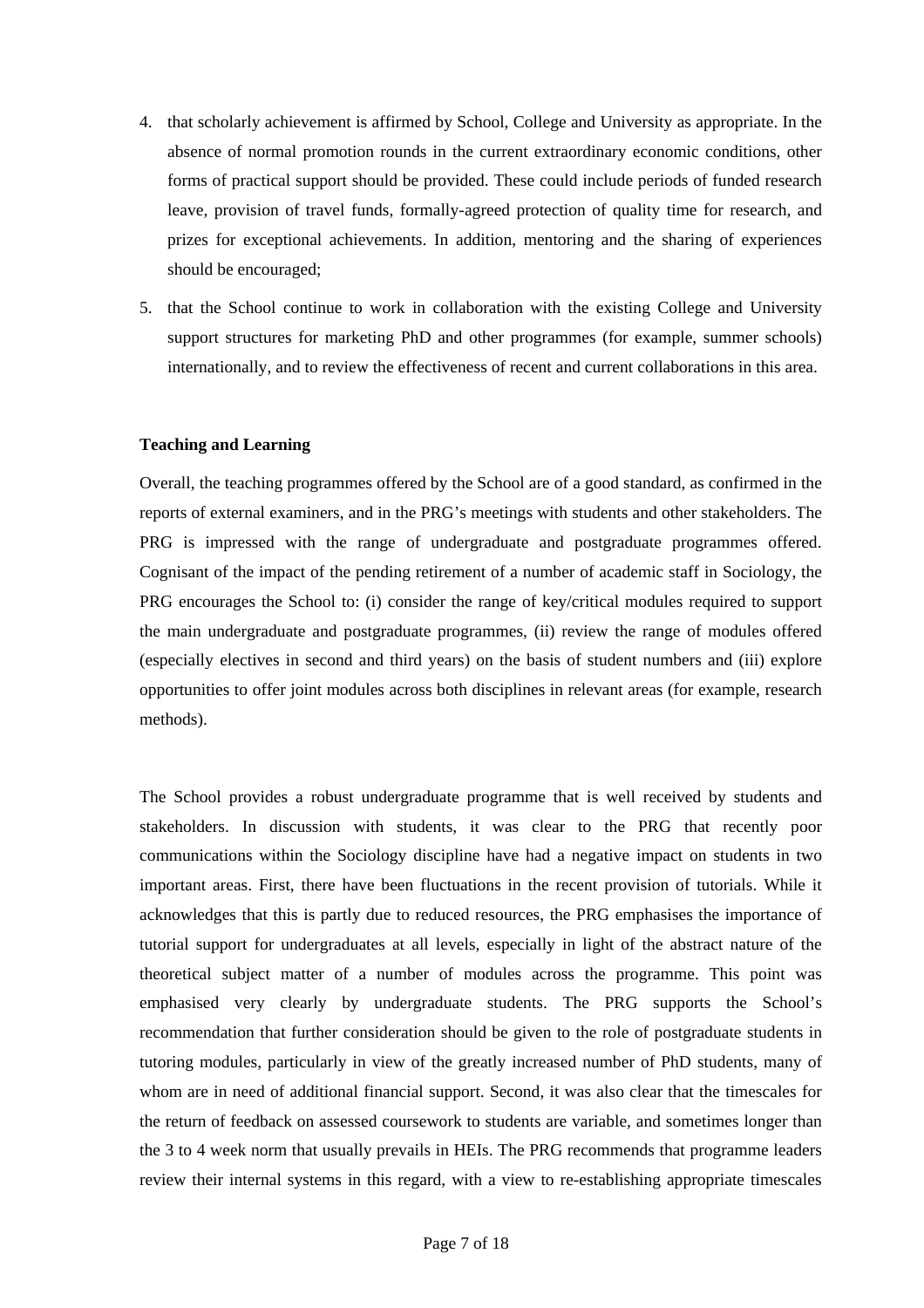for the return of all feedback to students. In relation to both these problems, the PRG notes that some improvements are needed in order to ensure that sound and transparent management and governance structures are in place. Specific proposals about this are outlined under 'management and planning' below.

As indicated above, the PRG welcomes the strong research-led approach to teaching in both disciplines, and in particular the development of postgraduate programmes. Given the rapid expansion in this area, the PRG supports the School's plans to build a structured approach to: (i) promotion of its courses and student recruitment; (ii) establishment and promotion of scholarships (including tutoring arrangements); (iii) involvement of PhD students in various School activities and reading groups; and (iv) support and training for supervisors and the development of an explicit and comprehensive workload allocation framework. With regard to the last point, the development of new postgraduate programmes and increased PGR recruitment has added considerably to the workload of some staff. Concerns were raised about workloads, particularly the increased workload due to supervision demands. It is recognised that such work cannot always be distributed evenly, and thus the individual disciplines and the School need to consider how they might develop and implement a transparent model to distribute the burden as fairly and evenly as possible. This should be done in the context of the evolving University-wide approach to workload allocation. It is an urgent problem to address.

The PRG supports the School's interest in developing distance learning and blended learning resources to support flexible teaching arrangement for students, and also further to develop their presence in international markets. However, given the current lack of resources and recent rapid expansion in postgraduate student numbers, the PRG urges a realistic assessment of resources required for distance and flexible learning. If this path is to be pursued, it will be essential for staff in both disciplines to work closely with colleagues at College level, and with colleagues in other disciplines who have relevant experience.

The School is advised:

6. to interact at College level to discuss resource allocation, particularly with regard to PhD scholarships and other funding for PhD programmes that would support initiatives taken at School level.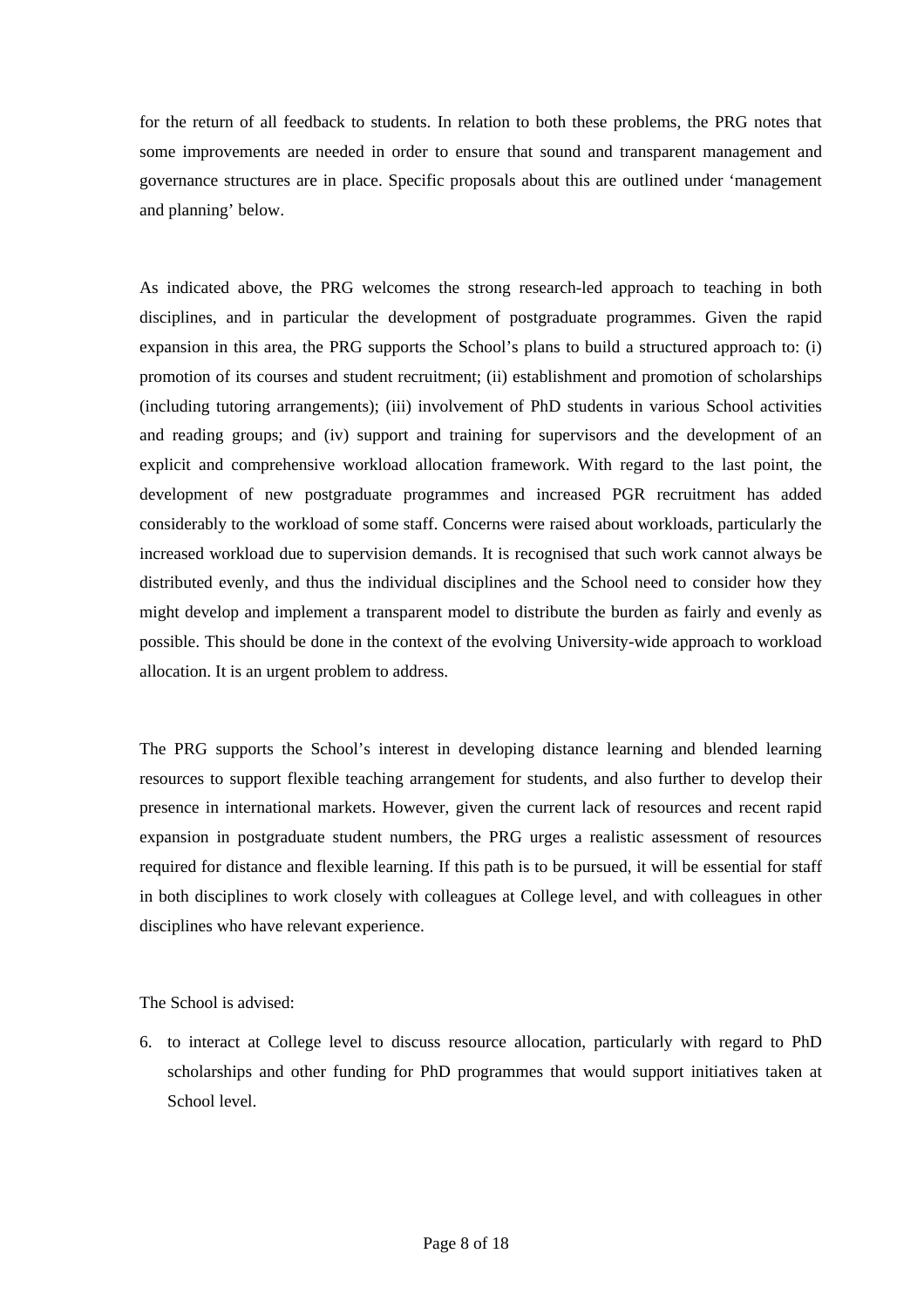- 7. to interact at College and University levels with regard to the universal application of EU fee to all non-EU PhD students in the context of scarce resources and ability of prospective students to pay in certain markets.
- 8. to seek support from the University for the promotion of the PhD programmes.
- 9. to review tutorial provision across all undergraduate years in both disciplines, with a view to ensuring appropriate training of tutors and integration of postgraduate students into structured tutoring arrangements.
- 10. to ensure in Sociology that there is a return to collecting, analysing and discussing regular student feedback and evaluations, in accordance with university policy, particularly in light of the lack of feedback from Sociology students in the SAR.
- 11. to implement an agreed policy on 'turnaround time' of coursework marks and feedback.
- 12. to carry out a realistic assessment of resources required for distance and flexible learning, including the need to work with colleagues at College level.
- 13. to develop and implement a transparent workload allocation framework in the context of the evolving University-wide approach.
- 14. continue to discuss and develop a strategy for succession planning, with a view to putting forward a case for the replacement of key posts as a matter of urgency. This should include an assessment of the range of essential modules expected in Sociology programmes, a review of elective modules and the exploration of joint modules across the two disciplines.

#### **Management & Planning**

The School has adopted the basic administrative and other functional structures recommended by the College; it holds School Assemblies and now operates a number of over-arching committees which the staff feel are appropriate. The primary administrative operations remain, however, fixed within the constituent disciplines. The School's staff, as a whole, communicate well a clear vision for the future operation and development of the School and the interaction of its subject fields.

In the constituent disciplines, Philosophy had outlined in its previous Quality Assessment (2004–5) the serious problems facing it in the coming years arising from staff retirements and related structural issues. The discipline has subsequently undergone regeneration, with the appointment of a new Professor, together with the establishment of a number of new Lecturer positions. From observation, and the various presentations made, it was clear that all staff are working together well, developing innovative approaches in research and teaching and developing a vibrant and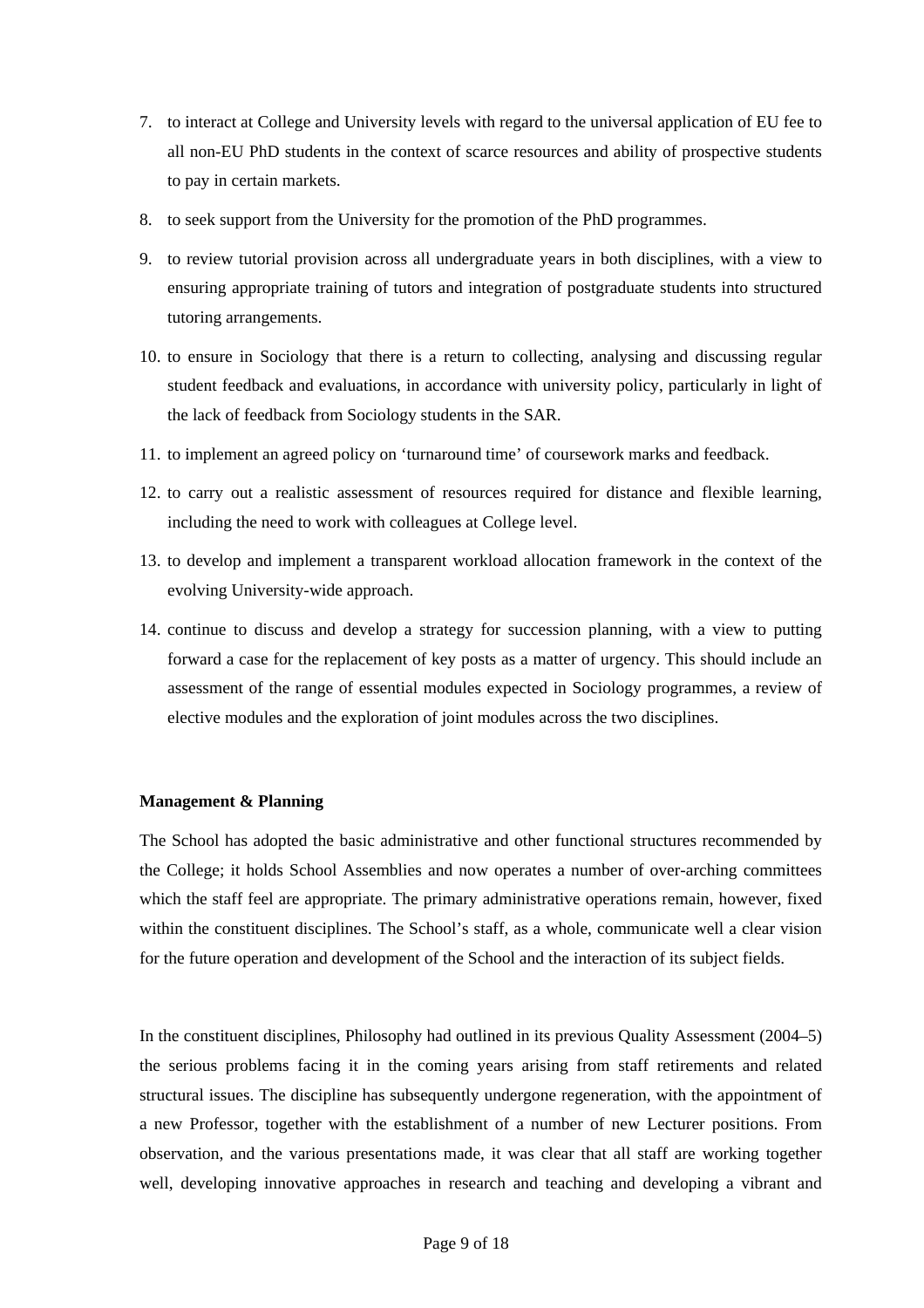collegial atmosphere. The PRG commends the discipline for its effective day-to-day management in these difficult times. It is noted that the discipline is calling for additional administrative staff, a need arising from the impact of the formation of the School, but particularly from the increase in both undergraduate and postgraduate student numbers.

With a series of imminent staff retirements, Sociology is now facing the same type of staffing scenario that was recently experienced by Philosophy. These staff changes are impending under circumstances that are much more difficult, arising both from structural changes in the University and from the wider economy in Ireland. One of the challenges arising from these retirements will be how to continue to provide the full range of modules that are appropriate for a Sociology degree programme.

The PRG was also made aware that serious tensions now exist within the discipline of Sociology, exacerbated by these unfavourable circumstances. The PRG notes that, owing to these tensions, regular staff meetings have not taken place recently. It also notes that University-wide restrictions on recruitment and promotion have meant that it has been impossible to move from having an 'Acting' Head in place to making a confirmed appointment through normal channels; this has undoubtedly caused added difficulties. This situation is now having an impact upon undergraduate and postgraduate students, on staff working relationships inside and beyond the discipline, and on the good running and further development of the subject field.

Given this combination of internal and external pressures, there is clearly a pressing need for continued strong School leadership in co-operation with staff in order to ensure for Sociology the maintenance of good day-to-day business operations, the development of clear and open reporting structures, and of best practice in all aspects of the subject's planning and management.

It is recommended:

- 15. that the issue of the appointment of Heads of Disciplines (that is, in both Sociology and Philosophy) be resolved by the University/College as a matter of *utmost urgency*, and it is essential that the appointment of Heads be made in future under due process. The current situation of Acting Heads, in the absence of clear process, is highly unsatisfactory.
- 16. that in the interim, the leadership and statutory function of the Head of School should be used to facilitate and help resolve current difficulties experienced in the management of Sociology –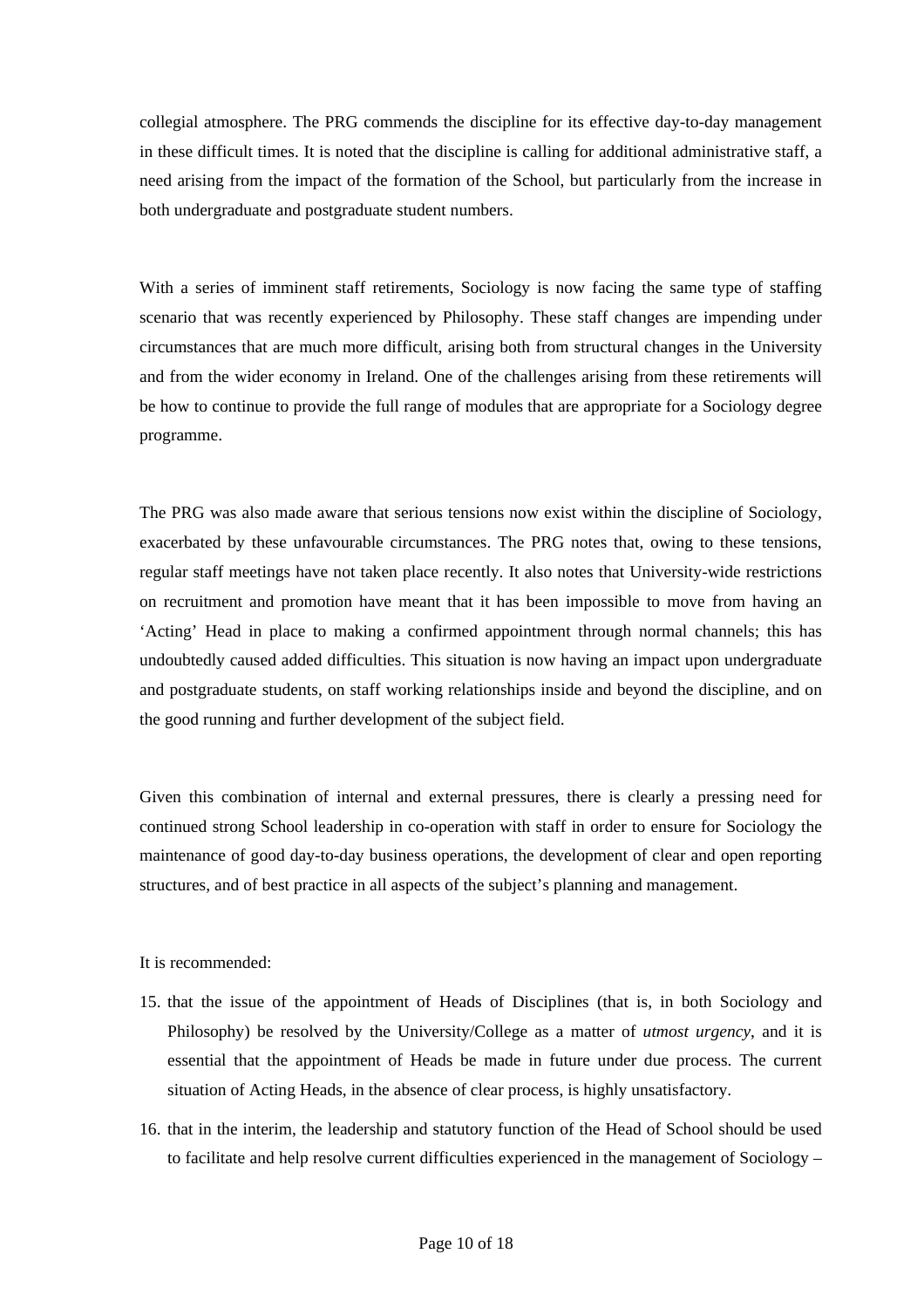for example in necessary decision-making, and in the running of regular staff business meetings and examination boards. In addition, allowing a greater role for School structures could help to build upon the innovations already begun in the School, particularly in the areas of joint policy development. For example, when circumstances permit, integrated School committees for Learning and Teaching and for Research could provide an effective forum for decision-making.

17. that, bearing in mind that when other universities have undertaken the process of reorganisation of many Departments into a smaller number of Schools this has been associated with opportunities for some individual members of staff to transfer (by mutual agreement) from one department or discipline into another where they feel intellectually more at home, the School (Sociology and Philosophy) should explore opportunities for inter-School transfers and/or the exchange of staff, as appropriate to the subject field; these could be temporary or permanent. While this will need to be approached sensitively, and with full consultation, the PRG feels that some flexibility in this respect could enable staff to make long-term plans that will maximise their research and teaching contribution.

It is hoped that these recommended measures, together with the observation of respectful behaviour and the use of common sense, will enable both subject fields to further develop the positive interactions and visionary, integrative policy approaches in teaching and research already begun.

#### Buildings

The facilities (staff offices, administrative areas, library resource and teaching rooms) in both disciplines appear to be adequate, reasonably maintained and fit for purpose. Philosophy has recently been relocated to College Road and is now, as is appropriate to the School setting, a relatively short distance from Sociology, which is located on Donovan's Road. Some specific problems concerning I.T. access for postgraduate students were raised. These need to be investigated and resolved immediately.

New postgraduate offices have recently been allocated in Askive Villa, Donovan's Road. These have been acquired as part of the new development in PhD and Masters Programmes and are most appropriate spaces. However, it is important that the building housing these offices provide a warm and welcoming atmosphere. At present the entrance and public areas are cold and shabby and are in need of renovation. The labelling of offices also needs to be changed to state their new functions.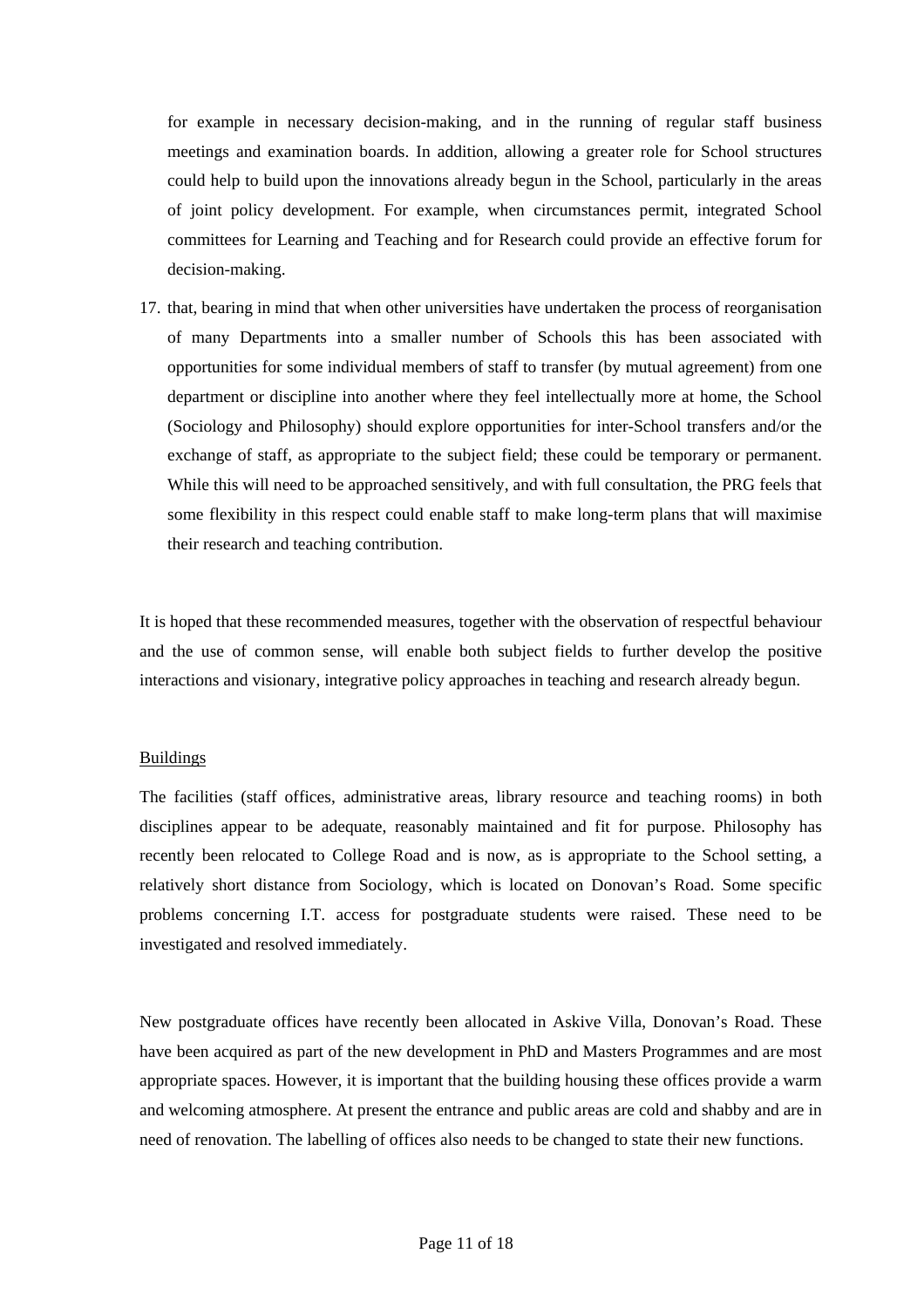It is recommended:

- 18. that the School contacts UCC Computer Services to investigate and resolve the problems about their access to I.T. services from Askive Villa raised by postgraduate students.
- 19. that the overdue refurbishment of postgraduate facilities be brought to the attention of the Building and Estates Office immediately.

The PRG notes the implementation of recommendations for improvement made in earlier QA Peer Review Group Reports for the disciplines. The PRG hopes that the recommendations made here will contribute to continued collaboration and development, both within each discipline and within the School as a whole.

#### **SUMMARY OF RECOMMENDATIONS**

The PRG recommends:

- 1. that senior staff in the School provide academic leadership at School and Discipline levels, to ensure academic space, recognition and encouragement both for research within the separate disciplines and for interdisciplinary research;
- 2. that support be provided at College and University levels for preparation of research grant applications and their implementation. In particular, there is a need for increased access to experts who can advise on National and EU funding programmes, such as Marie Curie, EU FP and other international funding;
- 3. that support be provided at College level for internationally distinctive areas to which the School is strategically committed, for example East Asian/comparative philosophy;
- 4. that scholarly achievement is affirmed by School, College and University as appropriate. In the absence of normal promotion rounds in the current extraordinary economic conditions, other forms of practical support should be provided. These could include periods of funded research leave, provision of travel funds, formally-agreed protection of quality time for research, and prizes for exceptional achievements. In addition, mentoring and the sharing of experiences should be encouraged;
- 5. that the School continue to work in collaboration with the existing College and University support structures for marketing PhD and other programmes (for example, summer schools) internationally, and to review the effectiveness of recent and current collaborations in this area.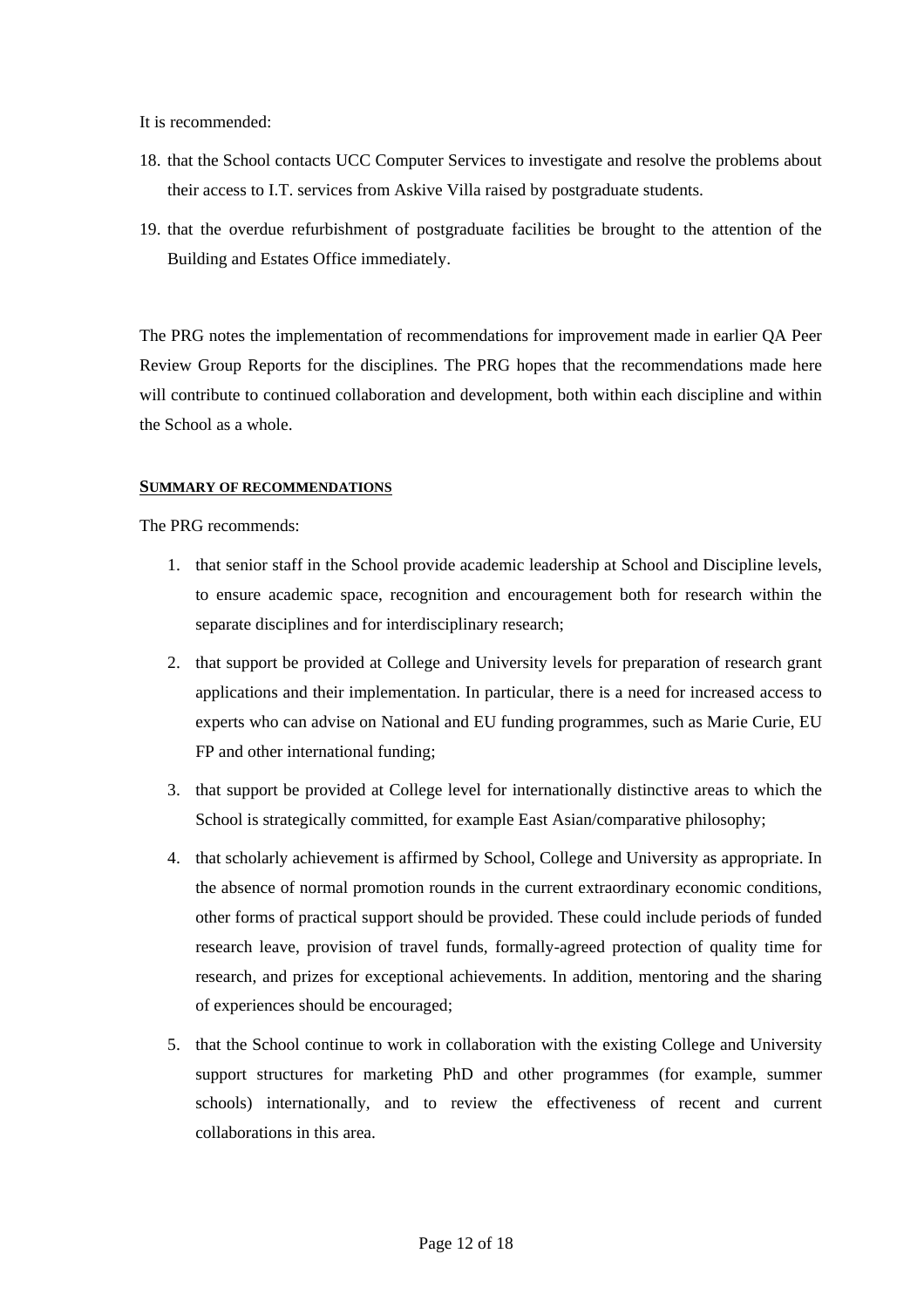- 6. that the School interacts at College level to discuss resource allocation, particularly with regard to PhD scholarships and other funding for PhD programmes that would support initiatives taken at School level.
- 7. that the School interacts at College and University levels with regard to the universal application of EU fee to all non-EU PhD students in the context of scarce resources and ability of prospective students to pay in certain markets.
- 8. that the School seeks support from the University for the promotion of the PhD programmes.
- 9. that the School reviews tutorial provision across all undergraduate years in both disciplines, with a view to ensuring appropriate training of tutors and integration of postgraduate students into structured tutoring arrangements.
- 10. that the School ensures in Sociology that there is a return to collecting, analysing and discussing regular student feedback and evaluations, in accordance with university policy, particularly in light of the lack of feedback from Sociology students in the SAR.
- 11. that the School implements an agreed policy on 'turnaround time' of coursework marks and feedback.
- 12. that the School carries out a realistic assessment of resources required for distance and flexible learning, including the need to work with colleagues at College level.
- 13. that the School develops and implements a transparent workload allocation framework in the context of the evolving University-wide approach.
- 14. that the School continues to discuss and develop a strategy for succession planning, with a view to putting forward a case for the replacement of key posts as a matter of urgency. This should include an assessment of the range of essential modules expected in Sociology programmes, a review of elective modules and the exploration of joint modules across the two disciplines.
- 15. that the issue of the appointment of Heads of Disciplines (that is, in both Sociology and Philosophy) be resolved by the University/College as a matter of *utmost urgency*, and it is essential that the appointment of Heads be made in future under due process. The current situation of Acting Heads, in the absence of clear process, is highly unsatisfactory.
- 16. that in the interim, the leadership and statutory function of the Head of School should be used to facilitate and help resolve current difficulties experienced in the management of Sociology – for example in necessary decision-making, and in the running of regular staff business meetings and examination boards. In addition, allowing a greater role for School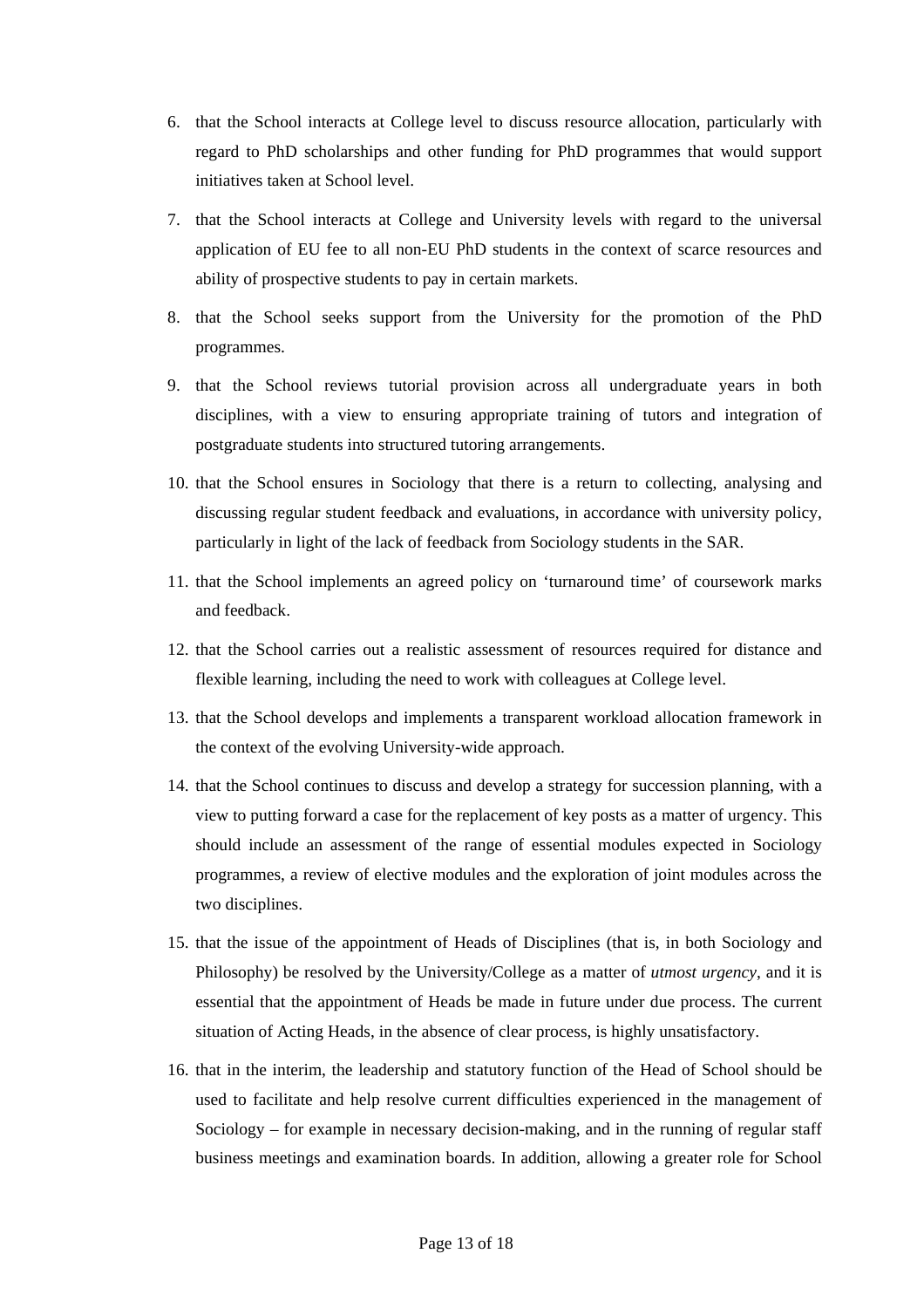structures could help to build upon the innovations already begun in the School, particularly in the areas of joint policy development. For example, when circumstances permit, integrated School committees for Learning and Teaching and for Research could provide an effective forum for decision-making.

- 17. that, bearing in mind that when other universities have undertaken the process of reorganisation of many Departments into a smaller number of Schools this has been associated with opportunities for some individual members of staff to transfer (by mutual agreement) from one department or discipline into another where they feel intellectually more at home, the School (Sociology and Philosophy) should explore opportunities for inter-School transfers and/or the exchange of staff, as appropriate to the subject field; these could be temporary or permanent. While this will need to be approached sensitively, and with full consultation, the PRG feels that some flexibility in this respect could enable staff to make long-term plans that will maximise their research and teaching contribution.
- 18. that the School contacts UCC Computer Services to investigate and resolve the problems about their access to I.T. services from Askive Villa raised by postgraduate students.
- 19. that the overdue refurbishment of postgraduate facilities be brought to the attention of the Building and Estates Office immediately.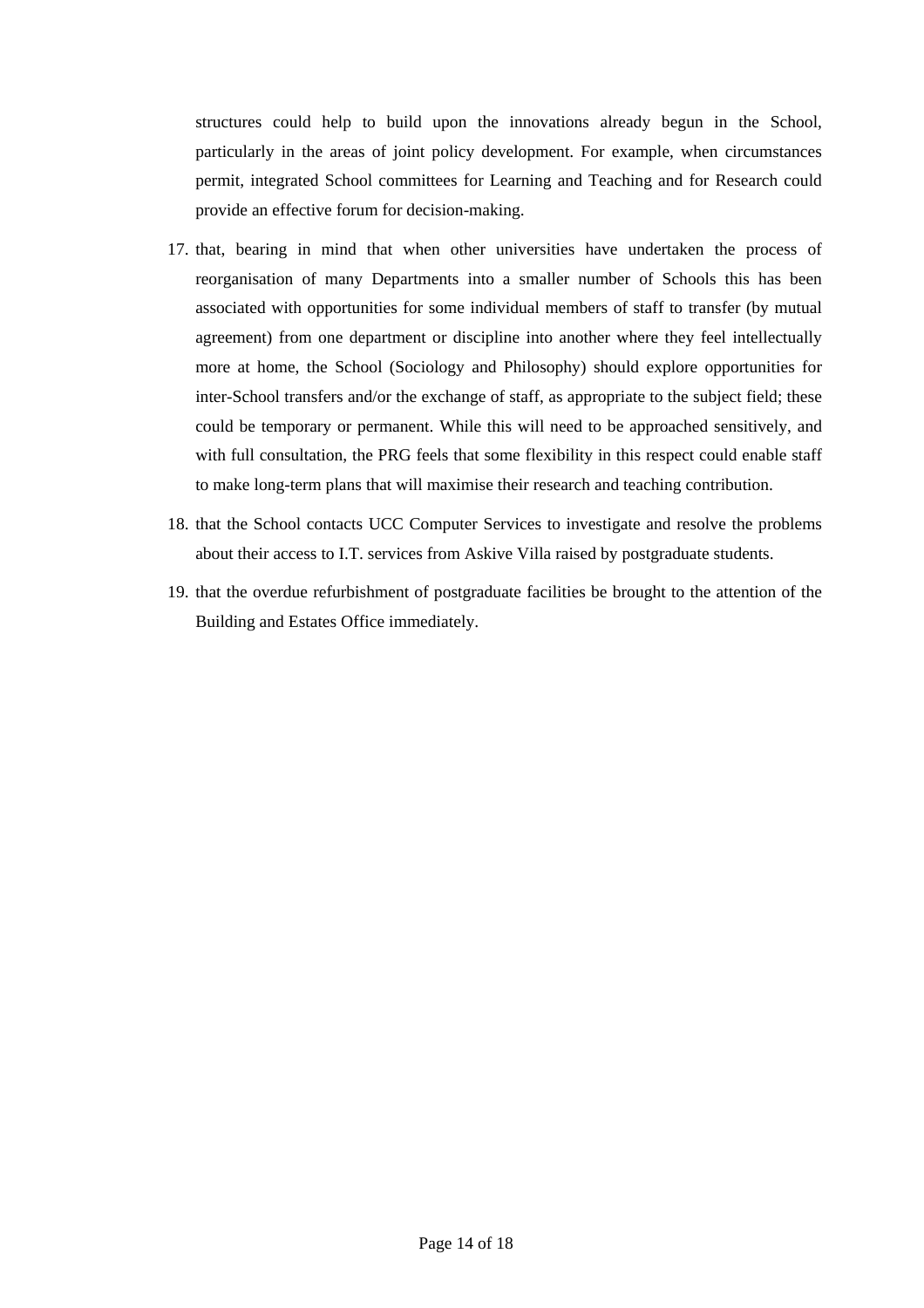## **APPENDIX A**

### **SCHOOL OF SOCIOLOGY & PHILOSOPHY**

## **PEER REVIEW GROUP SITE VISIT TIMETABLE**

### **In Summary**

| Monday 14 February     | The Peer Review Group (PRG) arrives at the River Lee Hotel for a<br>briefing from the Director of the Quality Promotion Unit, followed by<br>an informal meeting with school staff members.                                                                      |
|------------------------|------------------------------------------------------------------------------------------------------------------------------------------------------------------------------------------------------------------------------------------------------------------|
| Tuesday 15 February:   | The PRG considers the Self-Assessment Report and meets with School<br>staff and student and stakeholder representatives. A working private<br>dinner is held that evening for the PRG.                                                                           |
| Wednesday 16 February: | The PRG meets with relevant officers of UCC. An exit presentation is<br>given by the PRG to all members of the School. A working private<br>dinner is held that evening for the PRG in order to finalise the report.<br>This is the final evening of the review. |
| Thursday 17 February:  | External PRG members depart.                                                                                                                                                                                                                                     |

| <b>Monday 14 February 2011</b> |                                                                                                                                                                                                                                                                                   |  |
|--------------------------------|-----------------------------------------------------------------------------------------------------------------------------------------------------------------------------------------------------------------------------------------------------------------------------------|--|
| 16.00                          | Meeting of members of the Peer Review Group<br>Briefing by Director of Quality Promotion Unit, Dr. Norma Ryan.<br>Group agrees final work schedule and assignment of tasks for the following 2 days.<br>Views are exchanged and areas to be clarified or explored are identified. |  |
|                                | Dinner for members of the Peer Review Group, Head of School + representatives of<br>disciplines                                                                                                                                                                                   |  |
|                                | Dr. Julia Jansen<br>Dr. Hans Georg Moeller<br><b>Professor Graham Parkes</b><br>Professor Arpad Szakolczai                                                                                                                                                                        |  |
|                                | <b>Tuesday 15 February 2011</b>                                                                                                                                                                                                                                                   |  |
| 08.30                          | Convening of Peer Review Group                                                                                                                                                                                                                                                    |  |
| 08.45                          | Professor Graham Parkes, Head of School                                                                                                                                                                                                                                           |  |
| 09.30                          | Group meeting with all School staff                                                                                                                                                                                                                                               |  |
| 10.30                          | Tea/coffee                                                                                                                                                                                                                                                                        |  |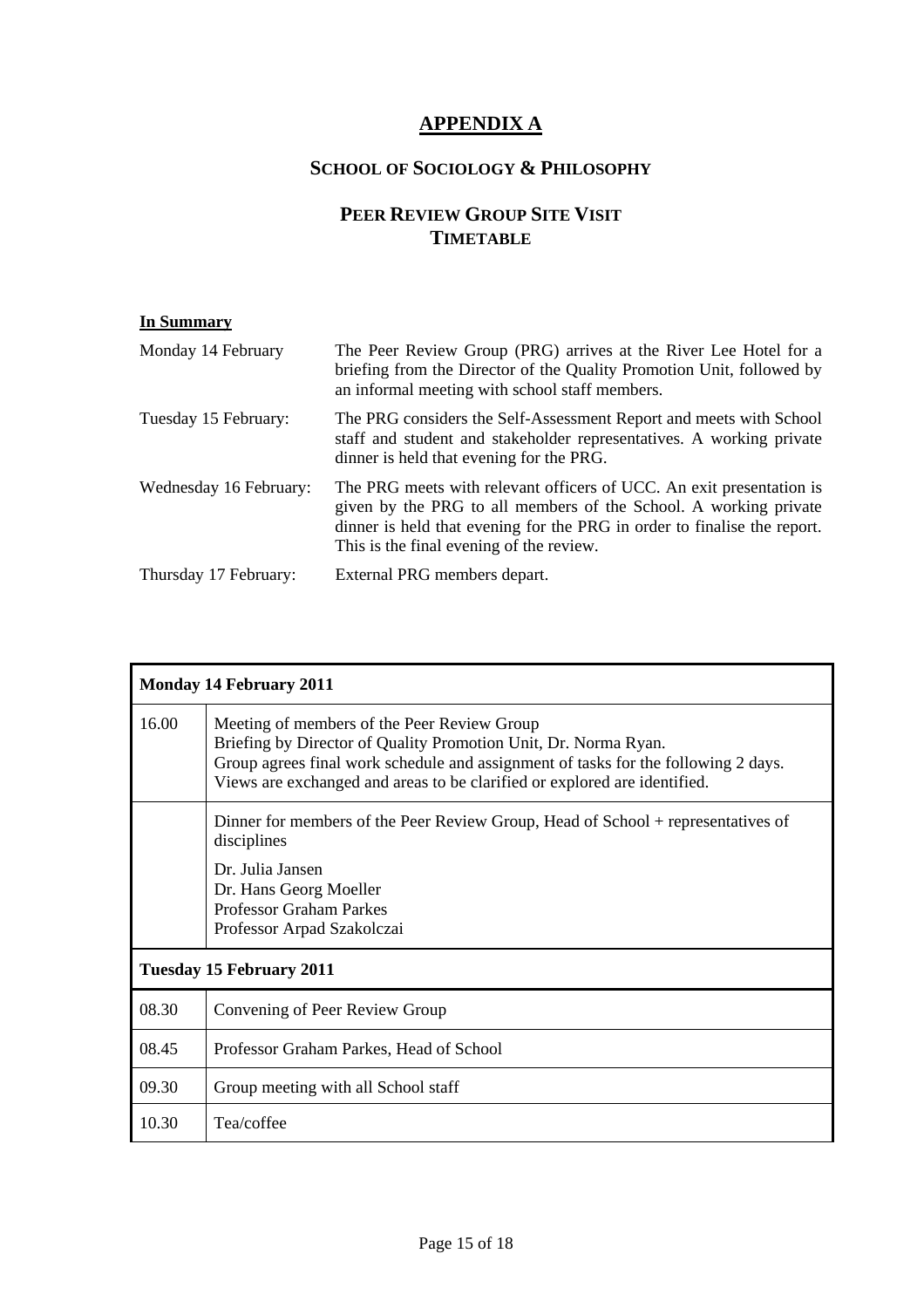| 11.00 | <b>Private meetings with</b><br>individual staff members<br>Prof Stephen Mennell<br>Prof Véronique Munoz-<br>Dardé<br>Group 1<br>11.00: Dr. Cara Nine<br>11.15: Dr. Kieran Keohane<br>11.30: Dr. Niamh Hourigan<br>11.45: Dr. Kathy Glavanis-<br>Grantham<br>12.00: Dr. Linda Connolly<br>12.15: Ms. Bridget<br>McAdam-O'Connell                                                                                                                                                                                        | <b>Private meetings with</b><br>individual staff members<br>Prof Maeve Cooke<br>Prof Robert Devoy<br>Group 2<br>11.00 Dr. Joel Walmsley<br>11.15: Ms. Colette Connolly<br>11.30: Mr. Jerry O'Sullivan<br>12.00: Mr. Piet Strydom<br>12.15: Dr. Ger Mullally | 11.45: Ms Eleanor O'Connor                                   | Private meetings with<br>individual staff<br>members<br>Dr. Jenny Owen<br>Dr. Seamus O'Reilly<br>Group $3$<br>11.00: Dr. Patrick<br>O'Mahony<br>11.15: Dr. Vittorio<br><b>Bufacchi</b><br>11.30: Dr. Tracey<br>Skillington<br>11.45: Ms. Paula<br>Meaney<br>12.00: Dr. Hans Georg<br>Moeller<br>12.15: Mr. Will Brady                                          |
|-------|-------------------------------------------------------------------------------------------------------------------------------------------------------------------------------------------------------------------------------------------------------------------------------------------------------------------------------------------------------------------------------------------------------------------------------------------------------------------------------------------------------------------------|-------------------------------------------------------------------------------------------------------------------------------------------------------------------------------------------------------------------------------------------------------------|--------------------------------------------------------------|----------------------------------------------------------------------------------------------------------------------------------------------------------------------------------------------------------------------------------------------------------------------------------------------------------------------------------------------------------------|
| 12.30 | Prof. Arpad Szakolczai, Head, Sociology                                                                                                                                                                                                                                                                                                                                                                                                                                                                                 |                                                                                                                                                                                                                                                             |                                                              |                                                                                                                                                                                                                                                                                                                                                                |
| 12.45 | Dr. Julia Jansen, Acting Head, Philosophy                                                                                                                                                                                                                                                                                                                                                                                                                                                                               |                                                                                                                                                                                                                                                             |                                                              |                                                                                                                                                                                                                                                                                                                                                                |
| 13.00 | Dr. Jason Dockstader, staff member                                                                                                                                                                                                                                                                                                                                                                                                                                                                                      |                                                                                                                                                                                                                                                             |                                                              |                                                                                                                                                                                                                                                                                                                                                                |
| 13.15 | Working lunch                                                                                                                                                                                                                                                                                                                                                                                                                                                                                                           |                                                                                                                                                                                                                                                             |                                                              |                                                                                                                                                                                                                                                                                                                                                                |
| 13.45 | Visit to core facilities of School, escorted by Professor Graham Parkes & member of<br>staff from School of Sociology & Philosophy (commencing at Askive, O'Donovan's<br>Road)                                                                                                                                                                                                                                                                                                                                          |                                                                                                                                                                                                                                                             |                                                              |                                                                                                                                                                                                                                                                                                                                                                |
|       | Group 1                                                                                                                                                                                                                                                                                                                                                                                                                                                                                                                 |                                                                                                                                                                                                                                                             | Group 2                                                      |                                                                                                                                                                                                                                                                                                                                                                |
|       | Prof Stephen Mennell<br>Dr. Jenny Owen                                                                                                                                                                                                                                                                                                                                                                                                                                                                                  |                                                                                                                                                                                                                                                             | Prof Maeve Cooke<br>Prof Robert Devoy                        | Prof Véronique Munoz-Dardé                                                                                                                                                                                                                                                                                                                                     |
| 15.00 | $1st$ and $2nd$ Year Sociology Students                                                                                                                                                                                                                                                                                                                                                                                                                                                                                 |                                                                                                                                                                                                                                                             | 1 <sup>st</sup> and 2 <sup>nd</sup> Year Philosophy Students |                                                                                                                                                                                                                                                                                                                                                                |
|       | Ms. Margaret Buckley, Year 1, B.SocSc<br>Mr. Greg Coomey, Year I, Arts<br>Mr. Shane Donnelly, Year I, Arts<br>Mr. Liam Griffley, Year I, Arts<br>Mr. Cathal Larkin, Year 1, Arts<br>Ms. Laura McCarthy, Year 1 Arts,<br>Ms. Suzanne Murphy, Year I, Arts<br>Ms. Catherine Anderson, Year 2, Arts<br>Mr. Tony Cogan, Year II Arts<br>Ms. Trisha Kehoe, Chinese Studies Year 2<br>Ms. Michele Moore, Year 2, Arts<br>Ms.Ashley McCarthy, Year 2, Arts<br>Ms.Rebecca Nagle, Year 2, Arts<br>Ms. Martha Sagan, Year 2, Arts |                                                                                                                                                                                                                                                             | Ms. Aoife Finn, Year 1, Arts<br>Mr. Chris Grey, Year 1, Arts | Ms. Eana Cotter, Year 1, Arts<br>Mr. Daniel Murphy, Year 1, Arts<br>Mr. John Kenelly, Year 1, Arts<br>Ms. Ruthie Waters, Year 1, Arts<br>Mr. Eoin Collins, Year 2, Arts<br>Mr. Ciaran Cronin, Year 2, Arts<br>Mr. Brian Kingston, Year 2, Arts<br>Ms. Ciara Mulkearn, Year 2, Arts<br>Mr. Abdullah Morshed, Year 2, Arts<br>Mr. Janos Szakolczai, Year 2, Arts |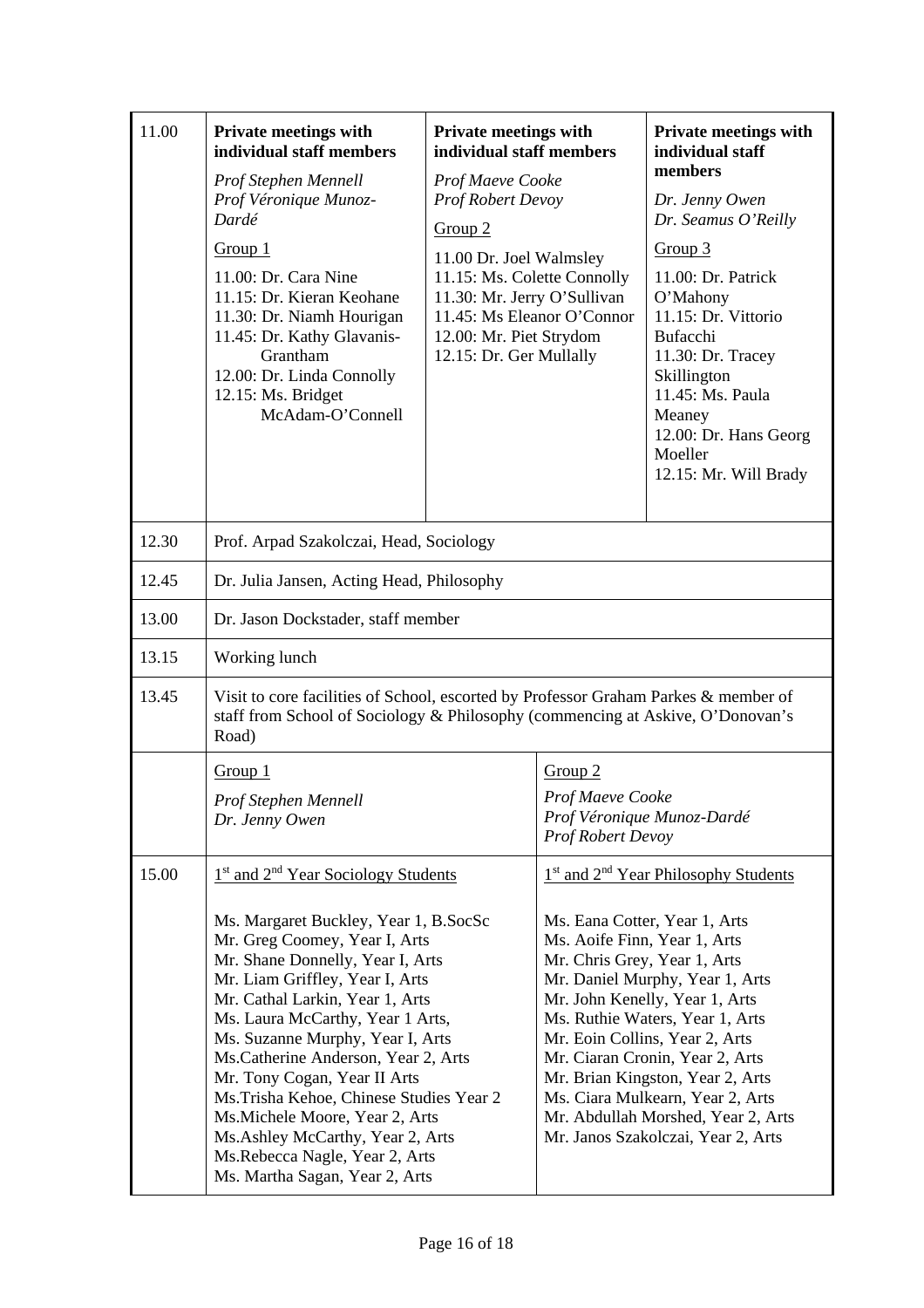| 15.40 | 3 <sup>rd</sup> Year Sociology Students<br>Mr. Michael Brabazon, Year 3, Arts<br>Ms. Aoife Gallagher, Year 3, Arts<br>Ms. Ingrida Kilkoviene, Year 3, Arts<br>Mr. Eoghan McMahon, Year 3, B.Soc.Sc.<br>Ms. Maeve McDevitt, Year 3, Arts<br>Ms. Caitriona Ni Mhaolcatha, Year 3, Arts<br>Ms. Caitriona ni Mhulcaithe, Year 3, Arts<br>Ms. Sabrina O'Reilly, Year 3, Arts                                 | 3 <sup>rd</sup> Year Philosophy Students<br>Ms. Clíona Corrigan, Year 3, Arts<br>Mr. Ian Hennessy, Year 3, Arts<br>Ms. Katie McNiece, Year 3, Arts<br>Ms. Paula O'Shea, Year 3, Arts<br>Ms. Genevieve Shanahan, Year 3, Arts<br>Mr. Declan Sinnott, Year 3, Arts |  |
|-------|---------------------------------------------------------------------------------------------------------------------------------------------------------------------------------------------------------------------------------------------------------------------------------------------------------------------------------------------------------------------------------------------------------|------------------------------------------------------------------------------------------------------------------------------------------------------------------------------------------------------------------------------------------------------------------|--|
| 16.20 | <b>Sociology Graduate Students</b>                                                                                                                                                                                                                                                                                                                                                                      | <b>Philosophy Graduate Students</b>                                                                                                                                                                                                                              |  |
|       | Ms. Aimee Brennan, Year 3, PhD<br>Mr. Lorcan Byrne, Year 2, PhD<br>Mr. Julian Davis, Year I, PhD<br>Mr. Kieran O'Connor, Year 3, PhD                                                                                                                                                                                                                                                                    | Mr. Chris Cappelletti, MA<br>Mr. Robert Fehily, MA<br>Mr. James Flynn, HDip<br>Ms. Andrea Martinez, PhD<br>Mr. Andrew Whitehead, PhD                                                                                                                             |  |
| 17.15 | External stakeholders, including past graduates and employers                                                                                                                                                                                                                                                                                                                                           |                                                                                                                                                                                                                                                                  |  |
|       | Dr. Esayas Bekele, past-graduate & part-time lecturer<br>Ms. Katie Beatty, past-graduate, MA<br>Ms. Helen Farrell, past-graduate, MA<br>Dr. John McNamara, past-graduate & part-time lecturer<br>Mr. Patrick Nordstrom, Proprietor of Blackwater Castle<br>Dr. John O'Brien, Waterford Institute of Technology<br>Ms. Margartia O'Regan-Deane, past-graduate, MA<br>Ms. Julie Murphy, past-graduate, MA |                                                                                                                                                                                                                                                                  |  |
| 19.00 | Meeting of Peer Review Group to identify remaining aspects to be clarified and to<br>finalise tasks for the following day, a followed by a working private dinner.                                                                                                                                                                                                                                      |                                                                                                                                                                                                                                                                  |  |
|       | <b>Wednesday 16 February 2011</b>                                                                                                                                                                                                                                                                                                                                                                       |                                                                                                                                                                                                                                                                  |  |
| 08.30 | Convening of Peer Review Group                                                                                                                                                                                                                                                                                                                                                                          |                                                                                                                                                                                                                                                                  |  |
| 08.45 | Professor Paul Giller, Registrar & Senior Vice-President                                                                                                                                                                                                                                                                                                                                                |                                                                                                                                                                                                                                                                  |  |
| 09.15 | Mr. Con O'Brien, Vice-President for Student Experience                                                                                                                                                                                                                                                                                                                                                  |                                                                                                                                                                                                                                                                  |  |
| 09.40 | Visit to UCC Library, meeting with Ms Margot Conrick, Head of Information Services and<br>Ms. Ger Prendergast, Social Sciences Librarian, Q+1, Boole Library.                                                                                                                                                                                                                                           |                                                                                                                                                                                                                                                                  |  |
| 10.45 | Mr. Cormac McSweeney, Head, Management Accounting, Finance Office                                                                                                                                                                                                                                                                                                                                       |                                                                                                                                                                                                                                                                  |  |
| 11.00 | Professor Anita Maguire, Vice-President for Research & Innovation                                                                                                                                                                                                                                                                                                                                       |                                                                                                                                                                                                                                                                  |  |
| 11.20 | Tea/coffee                                                                                                                                                                                                                                                                                                                                                                                              |                                                                                                                                                                                                                                                                  |  |
| 11.40 | Professor Caroline Fennell, Head, College of Arts, Celtic Studies and Social Sciences                                                                                                                                                                                                                                                                                                                   |                                                                                                                                                                                                                                                                  |  |
| 12.30 | Ms. Anne Gannon, HR Business Partner, College of Arts, Celtic Studies and Social Sciences                                                                                                                                                                                                                                                                                                               |                                                                                                                                                                                                                                                                  |  |